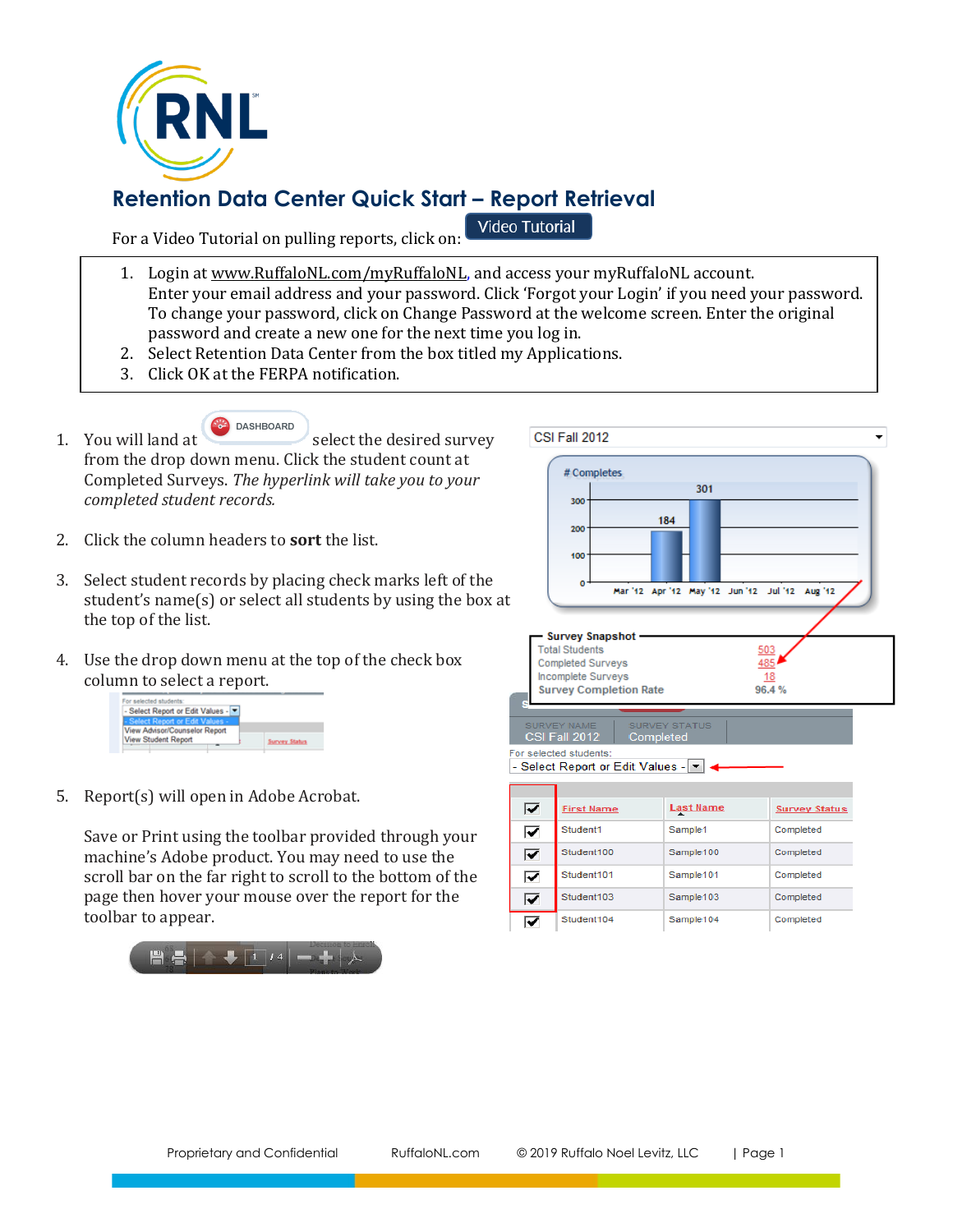Note: Actions provides tabulated windows to review individual student reports, log meeting/discussion notes you have had with your student, or send an e-mail message.

| <b>SURVEY VIEW</b><br><b>CHANGE</b>                                                                                |                   |                  | - None -             |                              | <b>E</b> FILTER        |              |                   |                       | 485 Students          |                |  |
|--------------------------------------------------------------------------------------------------------------------|-------------------|------------------|----------------------|------------------------------|------------------------|--------------|-------------------|-----------------------|-----------------------|----------------|--|
| SURVEY STATUS<br>SURVEY NAME<br>CSI Fall 2012<br>Completed                                                         |                   |                  |                      | Restricted Students Included |                        |              |                   |                       |                       |                |  |
| For selected students:<br>- Select Report or Edit Values - $\vert \cdot \vert$<br><b>Add New Student</b><br>E-mail |                   |                  |                      |                              | <b>SEARCH</b>          | $\bullet$    |                   |                       |                       |                |  |
|                                                                                                                    |                   |                  |                      |                              |                        |              |                   |                       | Viewing 1 - 20 of 485 |                |  |
| <br>≕                                                                                                              | <b>First Name</b> | <b>Last Name</b> | <b>Survey Status</b> | <b>Mentor</b>                | <b>Custom Grouping</b> | <b>Major</b> | <b>Entry Term</b> | <b>Course Section</b> | Gender                | <b>Actions</b> |  |
|                                                                                                                    | Student1          | Sample1          | Completed            | Advisor 1                    |                        |              |                   |                       | Female                |                |  |

# **Troubleshooting:**

Your machine must be capable of loading Adobe Acrobat.

The search area allows you to find a student by first name, last name, student Id, or e-mail address.

If student records are not appearing as expected:

- 1) They may not be assigned to you. See your program coordinator for next steps.
- 2) The student has restricted access to the program coordinator per his/her response to the last standard item of the survey. This is indicated by a red box or a padlock.
- 3) Confirm that your filter is set to include the students you are looking for.

If you have already selected your students and reviewed individual reports and are ready for the

**Summary Results**, click **and the same** and the same student records will move with you to appear on the summary reports.

Or,

## DASHBOARD

Begin at and select the desired survey from the drop down menu. Click the student count at Completed Surveys. The hyperlink will take you to your completed student records.

SUMMARY RESULTS Select and use the radio button for your selection.



SUMMARY RESULTS

MPORT DATA

**BE** surveys

EXPORT DATA

**STUDENTS** 

### **Choose a Report:**

- Summary and Planning Report
- Summary and Planning Report Excerpt (no student outreach lists included)
- Summary Observations with Receptivity Report

### **View Report**